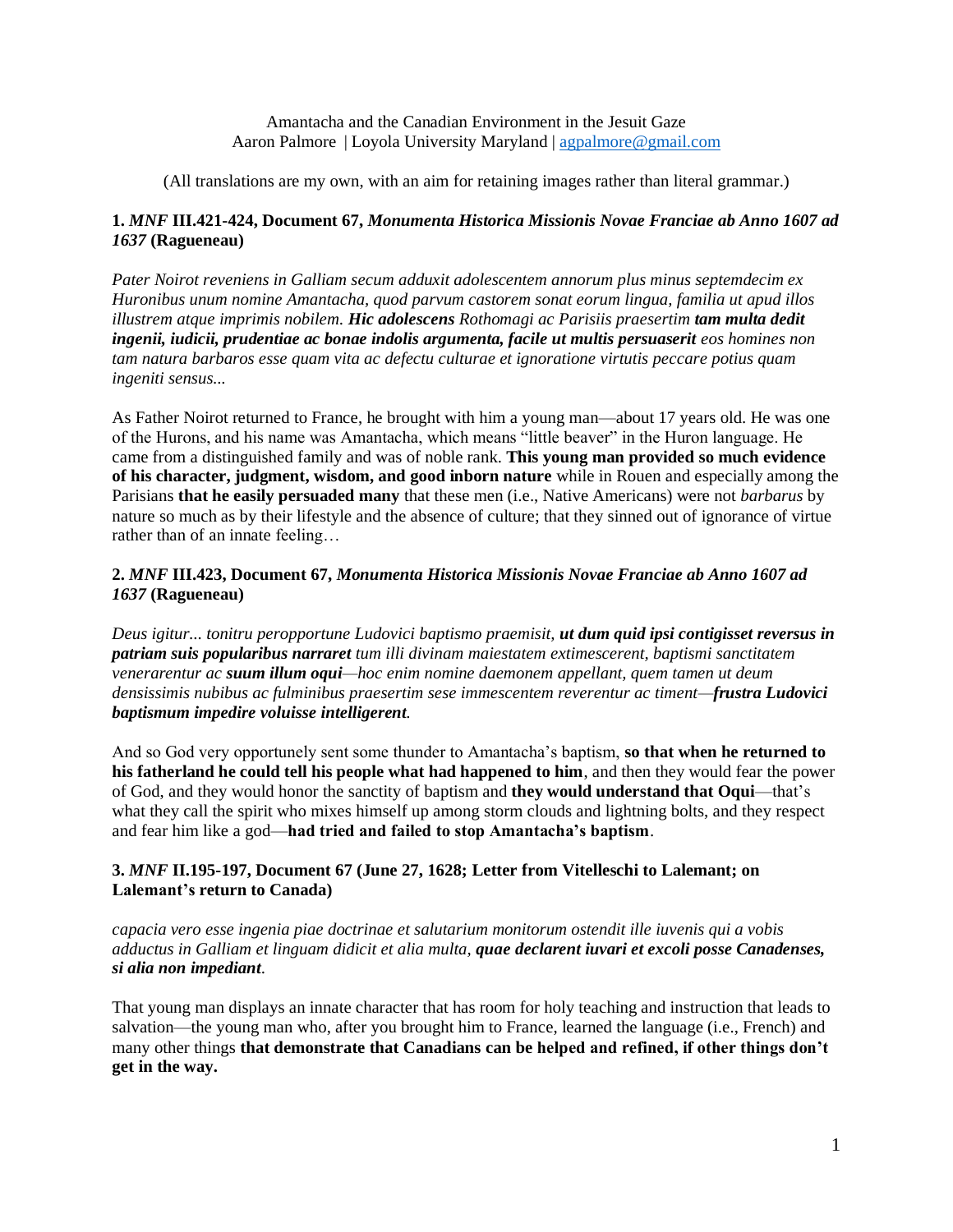### **4. Le Brun,** *Franciad* **2.6.7-8**

bellua sum fateor, volucrisque, at bellua nexis retibus, et visco decipiuntur aves.

I am wild, I admit, and quick—but a beast can be caught in the twists of a net, and birds can be caught by traps.

## **5. Le Brun,** *Franciad* **2.6.25-28**

insitus excisā coalescet in arbore ramus, mox fruticeta vepres, mox nemus hortus erit. cedent et platani, quibus est pro fructibus umbra, dispositoque ferax ordine pomus erit.

A branch, grafted onto the cut of a tree, will unite with it. Bushes and thorns will soon be groves and gardens. The plane trees whose shadows block growth will pull back, and fruit trees, set out in orderly rows, will become productive.

#### **6. Le Brun,** *Franciad* **2.6.49-60**

| ipse fide ā sancta Ludoicus, Amantachae olim,                          |    |
|------------------------------------------------------------------------|----|
| nobile cognomen, nobile nomen habet.                                   | 50 |
| excussa feritate iubas in vellera vertit,                              |    |
| multaque mutato regnat in ore venus,                                   |    |
| multa venus? veneris spurcum quid profero nomen?                       |    |
| plurima in ore nitet gratia, nulla venus.                              |    |
| fronte decor, sedet ore fides, in pectore candor.                      |    |
| Gallica stat vultu gratia, lingua labris.                              |    |
| ut reducem vidi, meus est ō qualis alumnus,                            |    |
| sit Gallus, dixi, nescio, sitne meus.                                  |    |
| hiccine syluestri de robore natus, et altus,                           |    |
| qui mihi mortali pulchrior ore redit?                                  | 60 |
| Louis de Sante-Foi, who used to be Amantacha,                          |    |
| now has a noble name and a noble surname.                              |    |
| His wildness has been driven out, and he turns his bristles into wool. |    |
| Much charm reigns on his changed face.                                 |    |
| Much charm? Why do I utter the dirty name of "charm"?                  |    |
| Much grace shines on his face, not charm.                              |    |
| Elegance sits on his brow, faith on his face, and purity in his heart. |    |
| French grace stands on his face, and the French language on his lips.  |    |
| When I saw him returning, I said "Oh! what son of mine is this?        |    |
| I don't know whether he is French or one of my own.                    |    |

Born right here from the oak-tough woods, and raised here, too, who is this, more beautiful than a mortal, returning to me?"